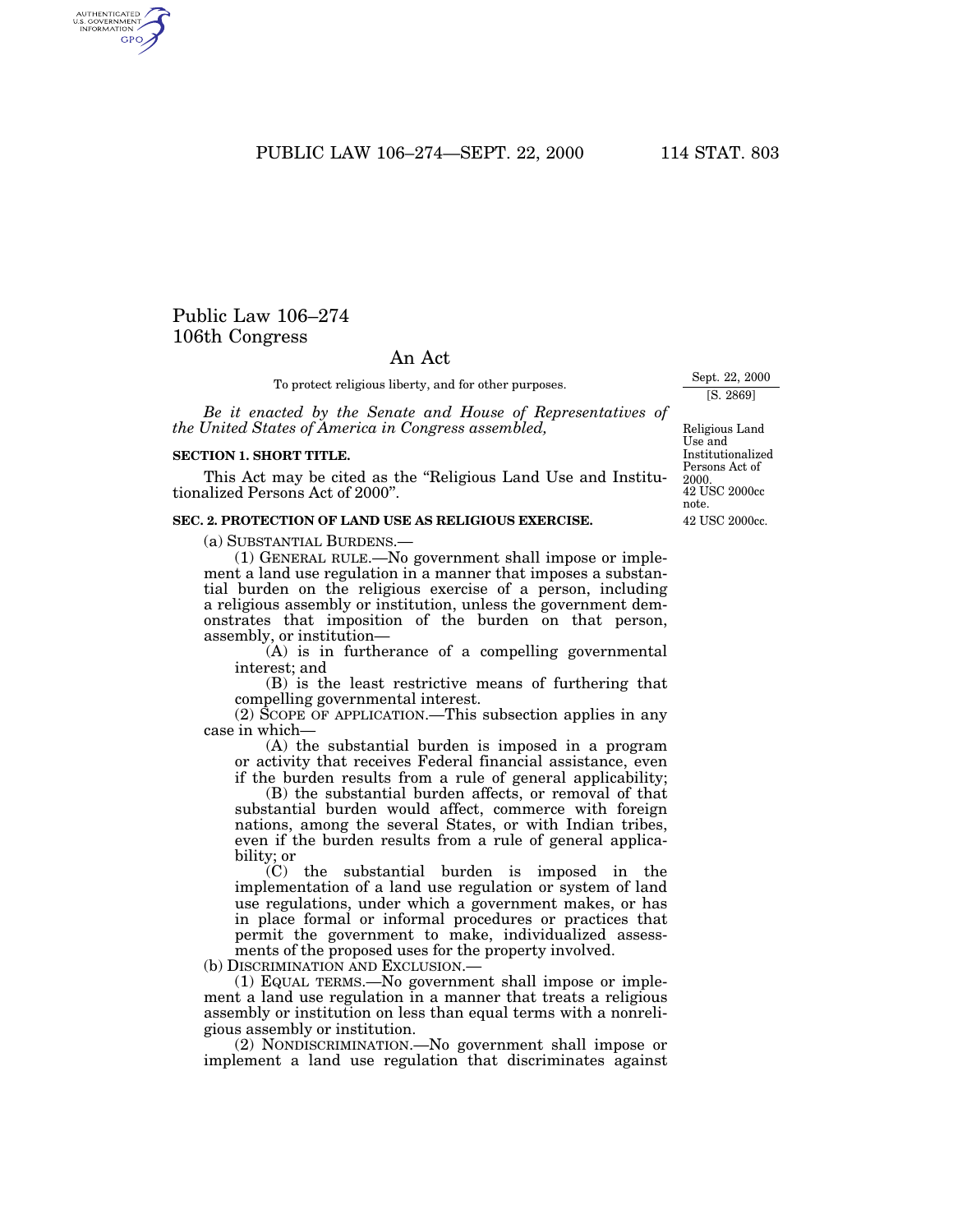any assembly or institution on the basis of religion or religious denomination.

(3) EXCLUSIONS AND LIMITS.—No government shall impose or implement a land use regulation that—

(A) totally excludes religious assemblies from a jurisdiction; or

(B) unreasonably limits religious assemblies, institutions, or structures within a jurisdiction.

42 USC 2000cc–1.

#### **SEC. 3. PROTECTION OF RELIGIOUS EXERCISE OF INSTITUTIONALIZED PERSONS.**

(a) GENERAL RULE.—No government shall impose a substantial burden on the religious exercise of a person residing in or confined to an institution, as defined in section 2 of the Civil Rights of Institutionalized Persons Act (42 U.S.C. 1997), even if the burden results from a rule of general applicability, unless the government demonstrates that imposition of the burden on that person—

(1) is in furtherance of a compelling governmental interest; and

(2) is the least restrictive means of furthering that compelling governmental interest.

(b) SCOPE OF APPLICATION.—This section applies in any case in which-

(1) the substantial burden is imposed in a program or activity that receives Federal financial assistance; or

(2) the substantial burden affects, or removal of that substantial burden would affect, commerce with foreign nations, among the several States, or with Indian tribes.

42 USC 2000cc–2.

### **SEC. 4. JUDICIAL RELIEF.**

(a) CAUSE OF ACTION.—A person may assert a violation of this Act as a claim or defense in a judicial proceeding and obtain appropriate relief against a government. Standing to assert a claim or defense under this section shall be governed by the general rules of standing under article III of the Constitution.

(b) BURDEN OF PERSUASION.—If a plaintiff produces prima facie evidence to support a claim alleging a violation of the Free Exercise Clause or a violation of section 2, the government shall bear the burden of persuasion on any element of the claim, except that the plaintiff shall bear the burden of persuasion on whether the law (including a regulation) or government practice that is challenged by the claim substantially burdens the plaintiff's exercise of religion.

(c) FULL FAITH AND CREDIT.—Adjudication of a claim of a violation of section 2 in a non-Federal forum shall not be entitled to full faith and credit in a Federal court unless the claimant had a full and fair adjudication of that claim in the non-Federal forum.

(d) ATTORNEYS' FEES.—Section 722(b) of the Revised Statutes  $(42$  U.S.C.  $1988(b)$ ) is amended-

(1) by inserting ''the Religious Land Use and Institutionalized Persons Act of 2000," after "Religious Freedom Restoration Act of 1993,''; and

(2) by striking the comma that follows a comma.

(e) PRISONERS.—Nothing in this Act shall be construed to amend or repeal the Prison Litigation Reform Act of 1995 (including provisions of law amended by that Act).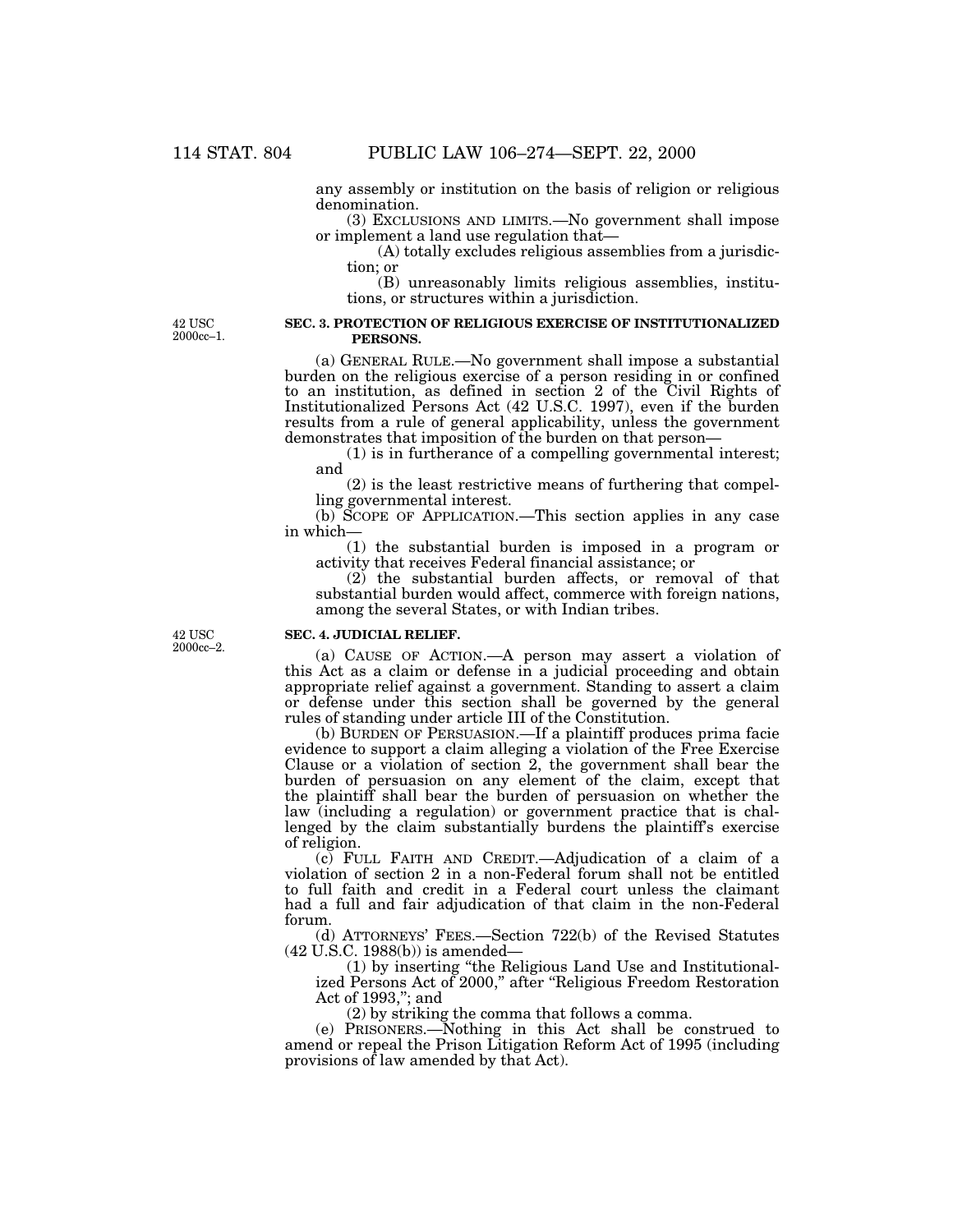(f) AUTHORITY OF UNITED STATES TO ENFORCE THIS ACT.— The United States may bring an action for injunctive or declaratory relief to enforce compliance with this Act. Nothing in this subsection shall be construed to deny, impair, or otherwise affect any right or authority of the Attorney General, the United States, or any agency, officer, or employee of the United States, acting under any law other than this subsection, to institute or intervene in any proceeding.

 $\bar{g}$ ) LIMITATION.—If the only jurisdictional basis for applying a provision of this Act is a claim that a substantial burden by a government on religious exercise affects, or that removal of that substantial burden would affect, commerce with foreign nations, among the several States, or with Indian tribes, the provision shall not apply if the government demonstrates that all substantial burdens on, or the removal of all substantial burdens from, similar religious exercise throughout the Nation would not lead in the aggregate to a substantial effect on commerce with foreign nations, among the several States, or with Indian tribes.

### **SEC. 5. RULES OF CONSTRUCTION.**

(a) RELIGIOUS BELIEF UNAFFECTED.—Nothing in this Act shall be construed to authorize any government to burden any religious belief.

(b) RELIGIOUS EXERCISE NOT REGULATED.—Nothing in this Act shall create any basis for restricting or burdening religious exercise or for claims against a religious organization including any religiously affiliated school or university, not acting under color of law.

(c) CLAIMS TO FUNDING UNAFFECTED.—Nothing in this Act shall create or preclude a right of any religious organization to receive funding or other assistance from a government, or of any person to receive government funding for a religious activity, but this Act may require a government to incur expenses in its own operations to avoid imposing a substantial burden on religious exercise.

(d) OTHER AUTHORITY TO IMPOSE CONDITIONS ON FUNDING UNAFFECTED.—Nothing in this Act shall—

(1) authorize a government to regulate or affect, directly or indirectly, the activities or policies of a person other than a government as a condition of receiving funding or other assistance; or

(2) restrict any authority that may exist under other law to so regulate or affect, except as provided in this Act.

(e) GOVERNMENTAL DISCRETION IN ALLEVIATING BURDENS ON RELIGIOUS EXERCISE.—A government may avoid the preemptive force of any provision of this Act by changing the policy or practice that results in a substantial burden on religious exercise, by retaining the policy or practice and exempting the substantially burdened religious exercise, by providing exemptions from the policy or practice for applications that substantially burden religious exercise, or by any other means that eliminates the substantial burden.

(f) EFFECT ON OTHER LAW.—With respect to a claim brought under this Act, proof that a substantial burden on a person's religious exercise affects, or removal of that burden would affect, commerce with foreign nations, among the several States, or with Indian tribes, shall not establish any inference or presumption

42 USC 2000cc–3.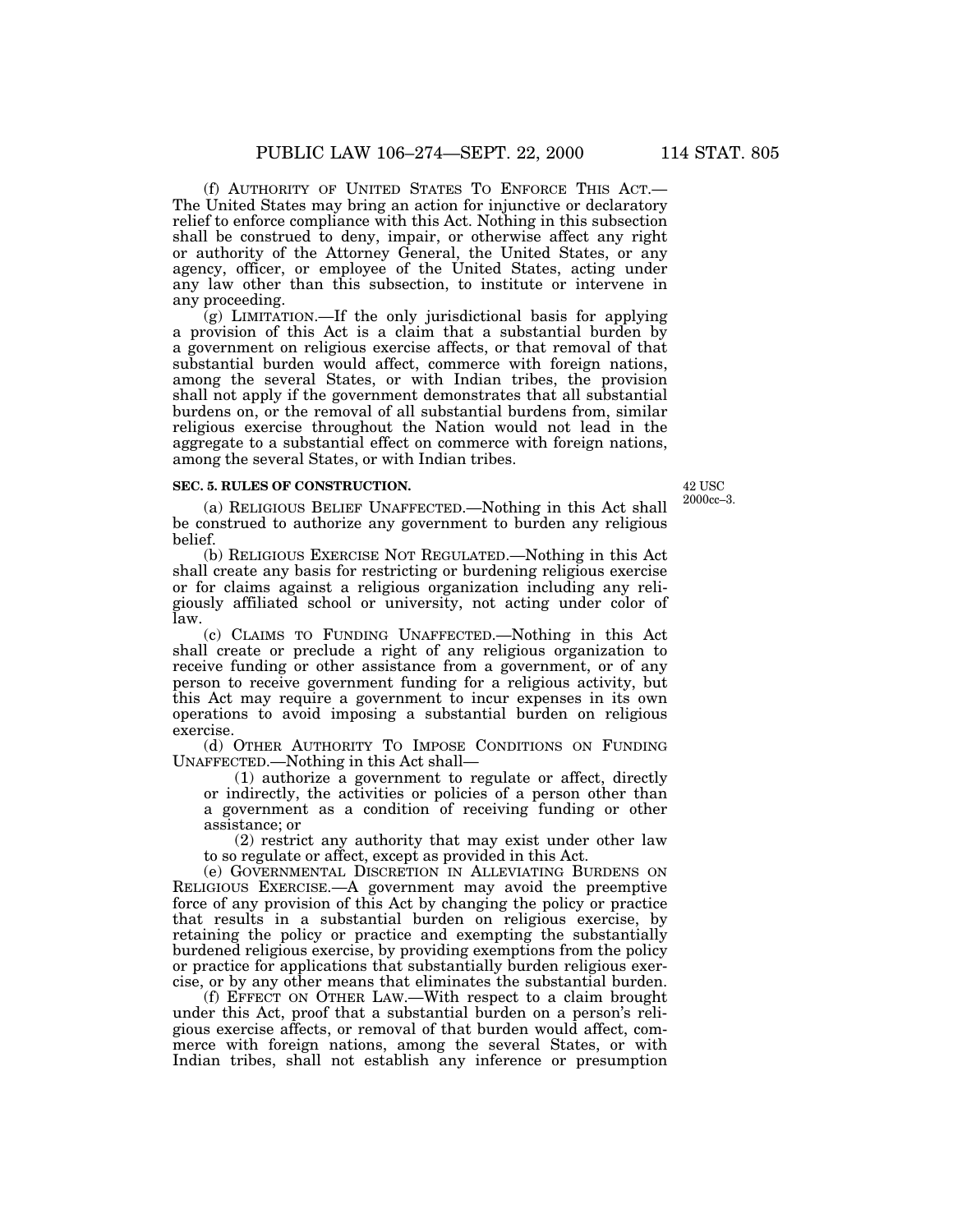that Congress intends that any religious exercise is, or is not, subject to any law other than this Act.

(g) BROAD CONSTRUCTION.—This Act shall be construed in favor of a broad protection of religious exercise, to the maximum extent permitted by the terms of this Act and the Constitution.

(h) NO PREEMPTION OR REPEAL.—Nothing in this Act shall be construed to preempt State law, or repeal Federal law, that is equally as protective of religious exercise as, or more protective of religious exercise than, this Act.

(i) SEVERABILITY.—If any provision of this Act or of an amendment made by this Act, or any application of such provision to any person or circumstance, is held to be unconstitutional, the remainder of this Act, the amendments made by this Act, and the application of the provision to any other person or circumstance shall not be affected.

### **SEC. 6. ESTABLISHMENT CLAUSE UNAFFECTED.**

Nothing in this Act shall be construed to affect, interpret, or in any way address that portion of the first amendment to the Constitution prohibiting laws respecting an establishment of religion (referred to in this section as the "Establishment Clause"). Granting government funding, benefits, or exemptions, to the extent permissible under the Establishment Clause, shall not constitute a violation of this Act. In this section, the term ''granting'', used with respect to government funding, benefits, or exemptions, does not include the denial of government funding, benefits, or exemptions.

#### **SEC. 7. AMENDMENTS TO RELIGIOUS FREEDOM RESTORATION ACT.**

(a) DEFINITIONS.—Section 5 of the Religious Freedom Restoration Act of 1993 (42 U.S.C. 2000bb–2) is amended—

(1) in paragraph (1), by striking ''a State, or a subdivision of a State'' and inserting ''or of a covered entity'';

(2) in paragraph (2), by striking ''term'' and all that follows through "includes" and inserting "term 'covered entity' means"; and

(3) in paragraph (4), by striking all after ''means'' and inserting ''religious exercise, as defined in section 8 of the Religious Land Use and Institutionalized Persons Act of 2000.''.

(b) CONFORMING AMENDMENT.—Section 6(a) of the Religious Freedom Restoration Act of 1993  $(42 \text{ U.S.C. } 2000 \text{ bb} - 3(\text{a}))$  is amended by striking "and State".

42 USC 2000cc–5.

## **SEC. 8. DEFINITIONS.**

In this Act:

(1) CLAIMANT.—The term "claimant" means a person raising a claim or defense under this Act.

(2) DEMONSTRATES.—The term ''demonstrates'' means meets the burdens of going forward with the evidence and of persuasion.

(3) FREE EXERCISE CLAUSE.—The term ''Free Exercise Clause'' means that portion of the first amendment to the Constitution that proscribes laws prohibiting the free exercise of religion.

 $(4)$  GOVERNMENT.—The term "government"—

(A) means—

(i) a State, county, municipality, or other governmental entity created under the authority of a State;

42 USC 2000cc–4.